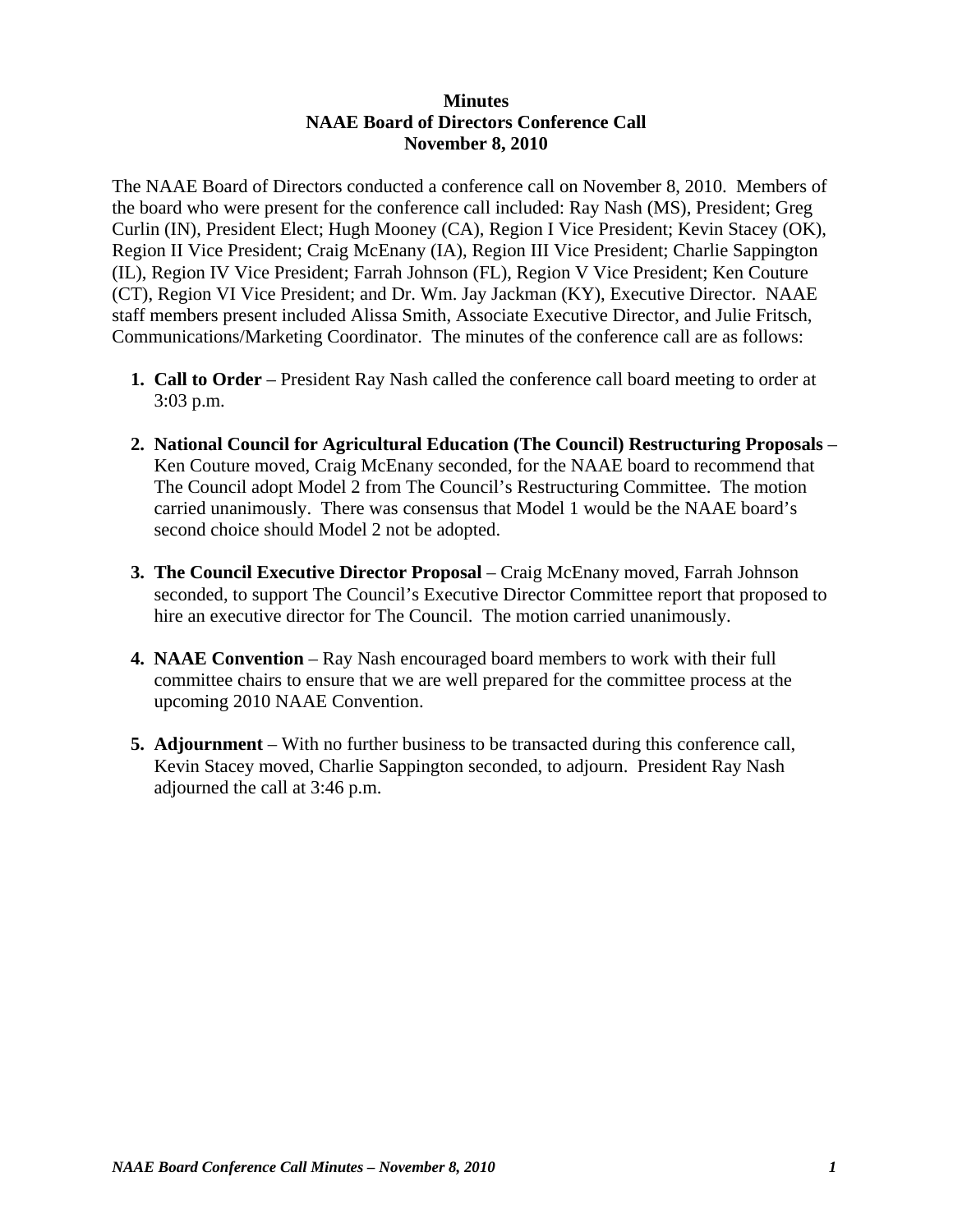National Council for Agriculture Education

Notes from Restructuring Committee

The committee discussed reasons for restructuring as need for board to respond to emerging issues in a more efficient and effective manner, create a saving of travel funds to fund an executive director position, and continue to work as a think tank for the agriculture education profession.

The committee discussed the following three models for reconstruction, all three of the models included the concept that organizations would continue to support the council at the current financial level or increase their contribution to a minimum of \$2000.00 each year. Current Treasurer Position would remain under the current rules and it was also decided that all models would add the Ag College Deans position and the position of past president. The three models included:

## Model one:

#### **Voting Board Positions – One member each**

NAAE AAAE NASAE FFA ACTE Ag College Deans Industry Position

#### **Consultant Positions**

Alumni Post Secondary Instructors PAS/Agrowknowledge NYFEA NFRBMEA

With the one year extension of the Past President position this board configuration would have a total voting body of 8.

## Model two:

**Voting Board Positions – One member each** NAAE AAAE NASAE FFA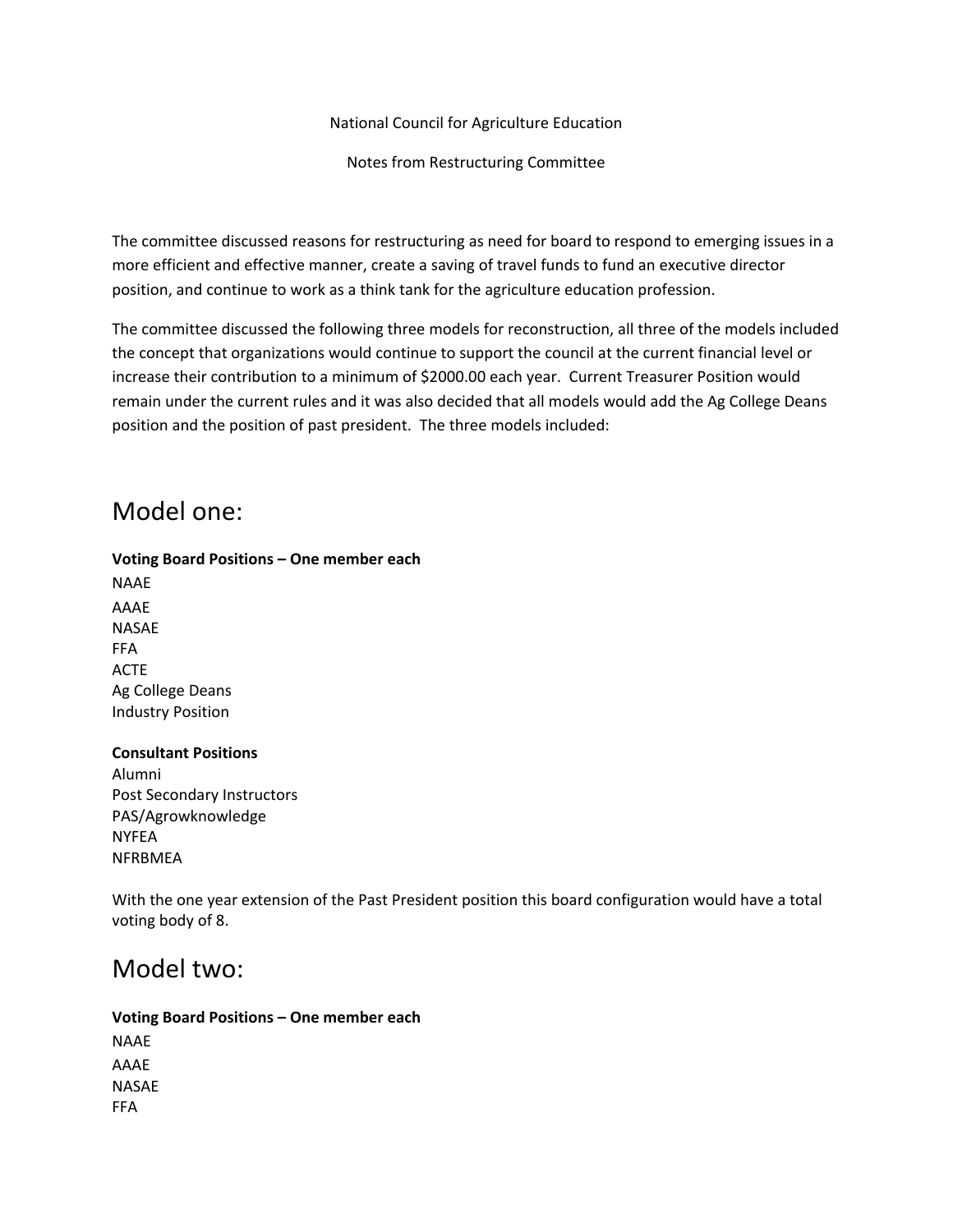ACTE Ag College Deans Industry Position Alumni Post Secondary Instructors PAS/Agrowknowledge NYFEA **NFRRMFA** 

With the one year extension of the Past President position this board configuration would have a total voting body of 13.

# Model three:

This model would be the same as current model with the addition of the Ag College Deans and the position of Past President. Major difference is that each organization would pay for their board members travel above and beyond their current financial support to the council.

## Results:

The council structuring committee decided that model two was a good compromise that was not exclusionary towards group. We are requesting each member organization review model two and provide the council with their feedback.